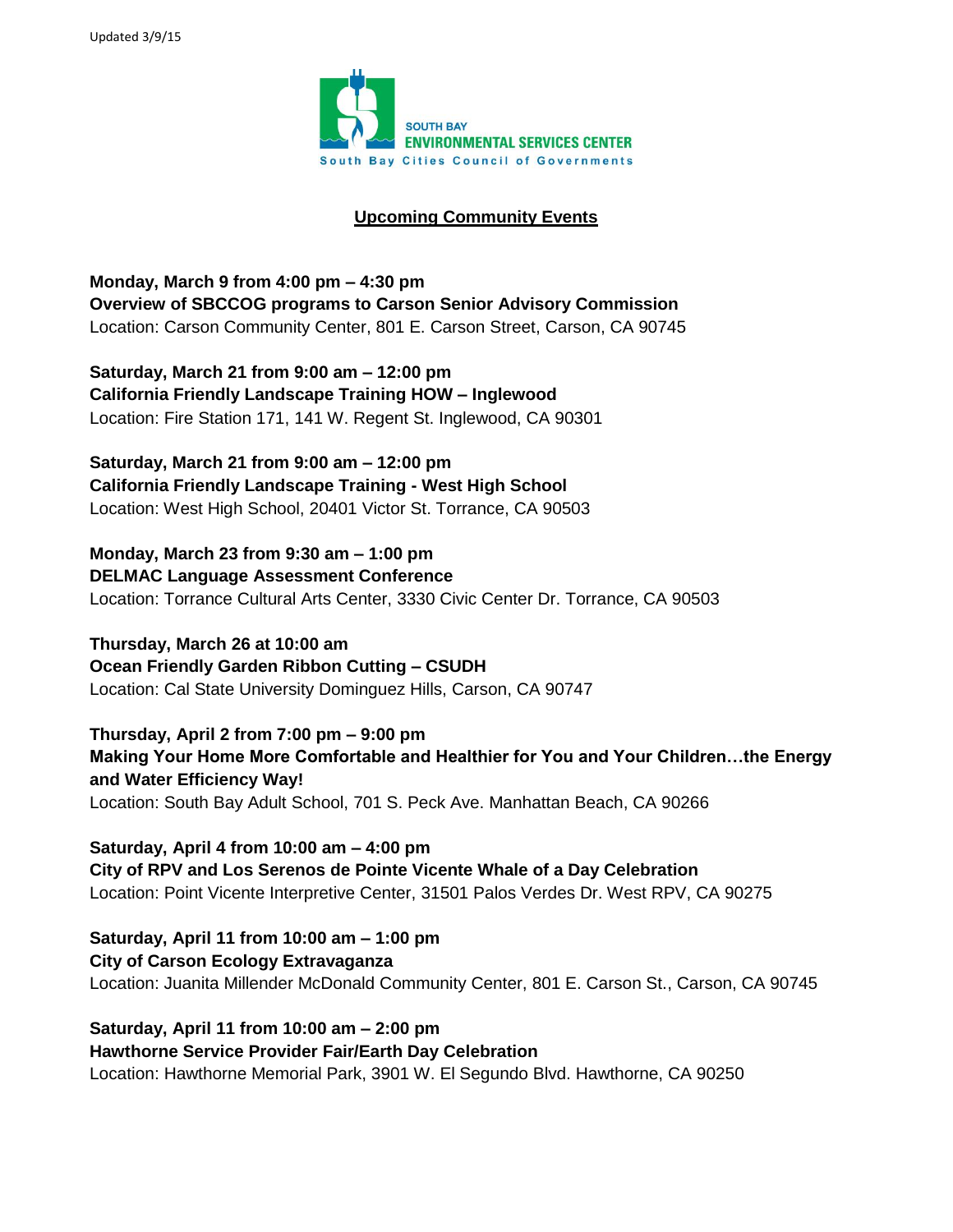**Saturday, April 18 from 9:00 am – 12:00 pm California Friendly Landscape Training - West High School** Location: West High School, 20401 Victor St. Torrance, CA 90503

**Saturday, April 18 from 8:00 am – 12:00 pm Spring Home Depot Plant Sale – Inglewood** Location: Inglewood Home Depot, 8801 S La Cienega Blvd. Inglewood, CA 90301

**Saturday, April 18 from 10:00 am – 3:00 pm Earth Day 2015** Location: Inglewood City Hall, South Lawn, One Manchester Ave. Inglewood, CA 90301

**Monday, April 20 from 11:30 am – 1:30 pm Sustainability Expo - Marymount California University (open to employees, students, community)**

Location: Marymount California University, Oceanview Campus, Chapel Circle, 30800 Palos Verdes Dr East, RPV, CA 90275

**Wednesday, April 22 from 11:30 am – 1:30 pm Northrop Grumman Earth Day (employees only); work with West Basin for a water conservation plant "lunch & learn"** Location: One Space Park Dr. Redondo Beach, CA 90278

**Wednesday, April 22 from 3:00 pm – 6:00 pm City of RHE Earth Day Celebration**

Location: Promenade on the Peninsula, fountain area, 550 Deep Valley Dr., RHE, CA 90274

**Friday, April 24 from 10:00 am – 1:00 pm**

**American Honda Earth Day Event (employees only)**

Location: Building 100 - reserved parking area (north of the cafeteria), 1919 Torrance Blvd. Visitor Parking lot- Off of Torrance Blvd and South side of the main bldg., Torrance, CA 90501

**Saturday, April 25 from 11:00 am – 4:00 pm VOICE and City of Manhattan Beach Annual Earth Day Celebration and Concert** Location: Polliwog Park, 1601 Manhattan Beach Blvd., Manhattan Beach, CA 90266

**Saturday, May 2 from 8:00 am – 12:00 pm Spring Home Depot Plant Sale - Torrance** Location: Torrance Home Depot, 24451 Crenshaw Blvd. Torrance, CA 90505

**Saturday, May 9 from 9:00 am – 12:00 pm California Friendly Landscape Training - West High School** Location: West High School, 20401 Victor St., Torrance, CA 90503